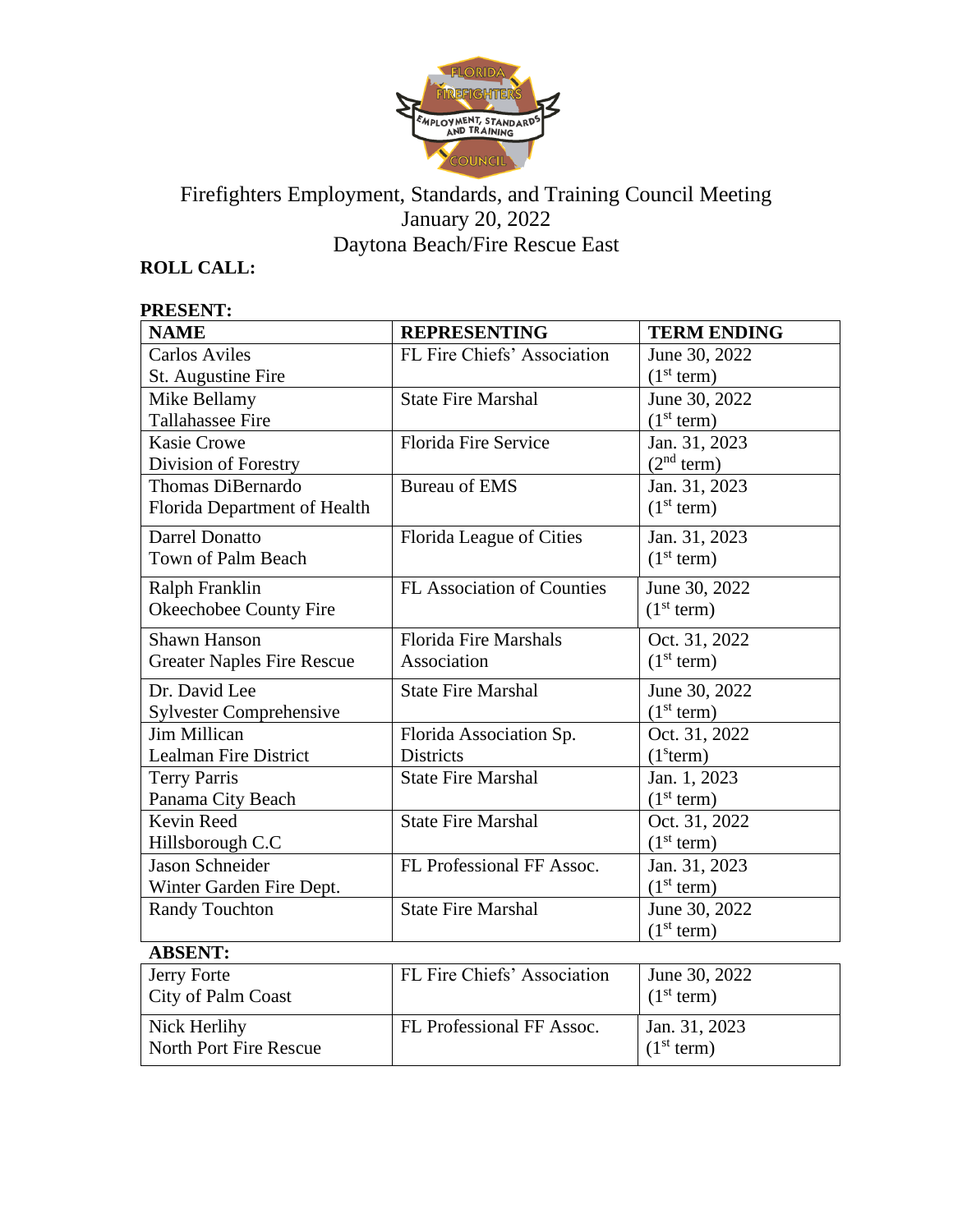The Firefighters Employment, Standards and Training Council meeting was called to order.

**On a motion duly made**, the minutes from the Firefighters Employment, Standards and Training Council held on November 17, 2021 were approved.

### **Motion carried**.

### **REMARKS:** *given by Randy Touchton, Chairman*

Moment of silence was held for Buddy Dewar (past Director of SFM) who is currently ill.

Review of council member absences and new membership applications.

### **REPORT FROM DIVISION:** *given by Julius Halas, Director*

- Recognition of Jason Schneider and Nick Herlihy for their years of service on the Council.
- Budget
	- o After Surfside Collapse, CFO announced that this would be the year of the Urban Search and Rescue teams. Funding has been made available for equipment and training. SFM working with Dave Downey and all leaders of task force teams to see what the needs are. Approximately 10.5 million in funds will be issued.
	- o Requested 1.3 million for FCDICE program
	- o Some of the money the State of Florida had for "COVID", was also earmarked for infrastructure ("deferred maintenance program")
- Legislature
	- o HB 959 and SB 1874 on CFO's priority list
		- USAR
		- Protecting homes
		- **Exercise 1** Insurance premiums/protecting Florida's consumers
		- Cancer Bill/coverage for fire investigators, etc.
	- o Expanding eligibility for firefighter assistance grant which will allow for additional safety gear besides just the SCBA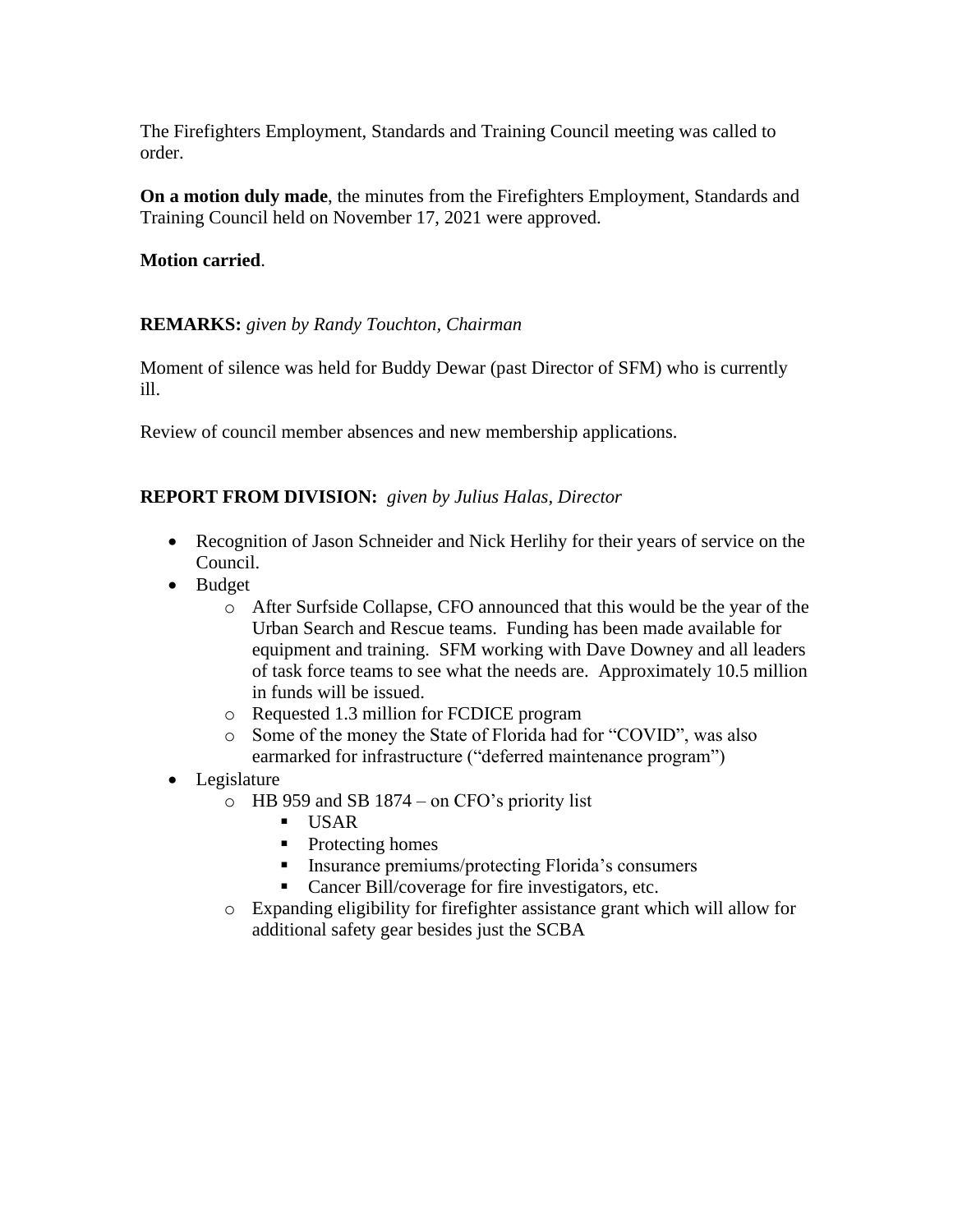## **REPORT FROM THE BUREAU:** *given by Mark Harper Bureau Chief*

- Grant Activity
	- o Volunteer Assistance Grant received 1.65 million dollars of requests this year with 17 recipients
	- o Decontamination Equipment Grant of \$500,000, awarded 52 recipients, 51 out of the 52 have already been issued.
- Grow As You Go
	- o Module based program for Firefighter I
		- 2020-2021 went from 76 students down to 46
- Safety and Standards
	- o Total written examinations for Firefighter II for;
		- 2020 tested 1,976
		- 2021 increased to 2,  $257 14\%$  increase
	- o Practical Exams
		- 2020 tested 1, 981
		- 2021 tested 2,  $620 30\%$  increase
- Campus
	- $\degree$  2020 2,352 students on campus for training
	- $\degree$  2021 3,126 students on campus for training
	- o Normal average is  $3,500 4,000$
	- o Departments are still suffering from staffing issues
- Certifications
	- o Firefighter II Certified
		- $\blacksquare$  2020 43,005
		- $\blacksquare$  2021 45,398
		- 5% increase
	- o Certifications issued
		- $\blacksquare$  2020 4,837
		- $\blacksquare$  2021 5,478
- Training
	- o Bob Coyne is the new supervisor of the Training Section
	- o Class Offerings
		- $\blacksquare$  2020 5,558
		- $\blacksquare$  2021 5,730
- Campus Activity
	- o Hosted (with neighboring departments) the first Annual North Central Florida Fire Conference. Participants were Alachua, Sumter, Citrus, Marion, The Villages, Gainesville and Ocala. For the first conference, the group did a fantastic job. 96 people signed up and completed all tracks. Looking at making this an annual conference in October of each year.
- Firefighter Vacancy Rate
	- o The Bureau is certifying as many or more firefighters as we do annually, but we continue to see shortages/staffing issues with departments around the State. Working on figuring out the cause and address it.
	- o Looking at streamlining the Equivalency process for out of state firefighters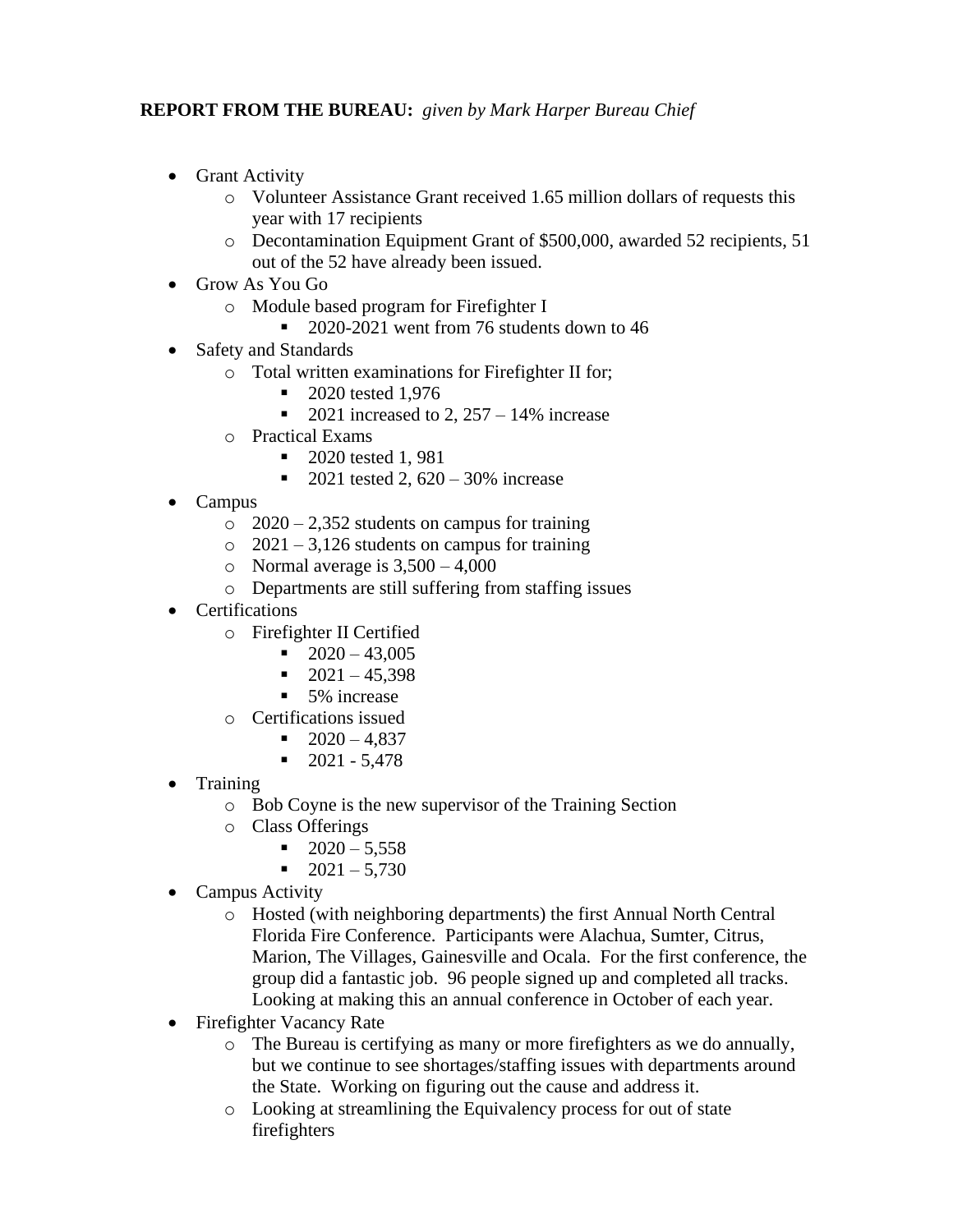Further discussion was held on firefighter retention.

- Fire College Water and Campus Repairs
	- $\circ$  The final connection points for our water filtration system we will have clean water. This was one of the items from the 2.7 million funding that we received for campus needs.
		- New roof on Arson building
		- Generator
		- Paving for second half of campus
		- Repairs on existing roof
	- o 5-year Fixed Capital Improvement
		- Additional training props
		- Renovation of the auditorium
		- Lecture Hall
		- Expand dorms
		- Upgrade kitchen/cafeteria

#### **OLD BUSINESS:**

Director Julius Halas announced his retirement after almost 13 years with the Division and a total of 48 years in the fire service.

#### **NEW BUSINESS**:

**On a motion duly made**, Carlos Aviles was voted new Chairman of the Firefighters Employment, Standards and Training Council.

#### **Motion carried**.

**On a motion duly made**, Jim Millican was voted new Vice Chairman of the Firefighters Employment, Standards and Training Council.

#### **Motion carried.**

#### **AUDIENCE:**

Many congratulations and accolades from Council members and audience members to Director Halas for his service.

Mike Bellamy – would like to see mental wellness training at the officer level as well as critical incident tracking through reporting.

Discussion was held on this topic with support from the Bureau/Division.